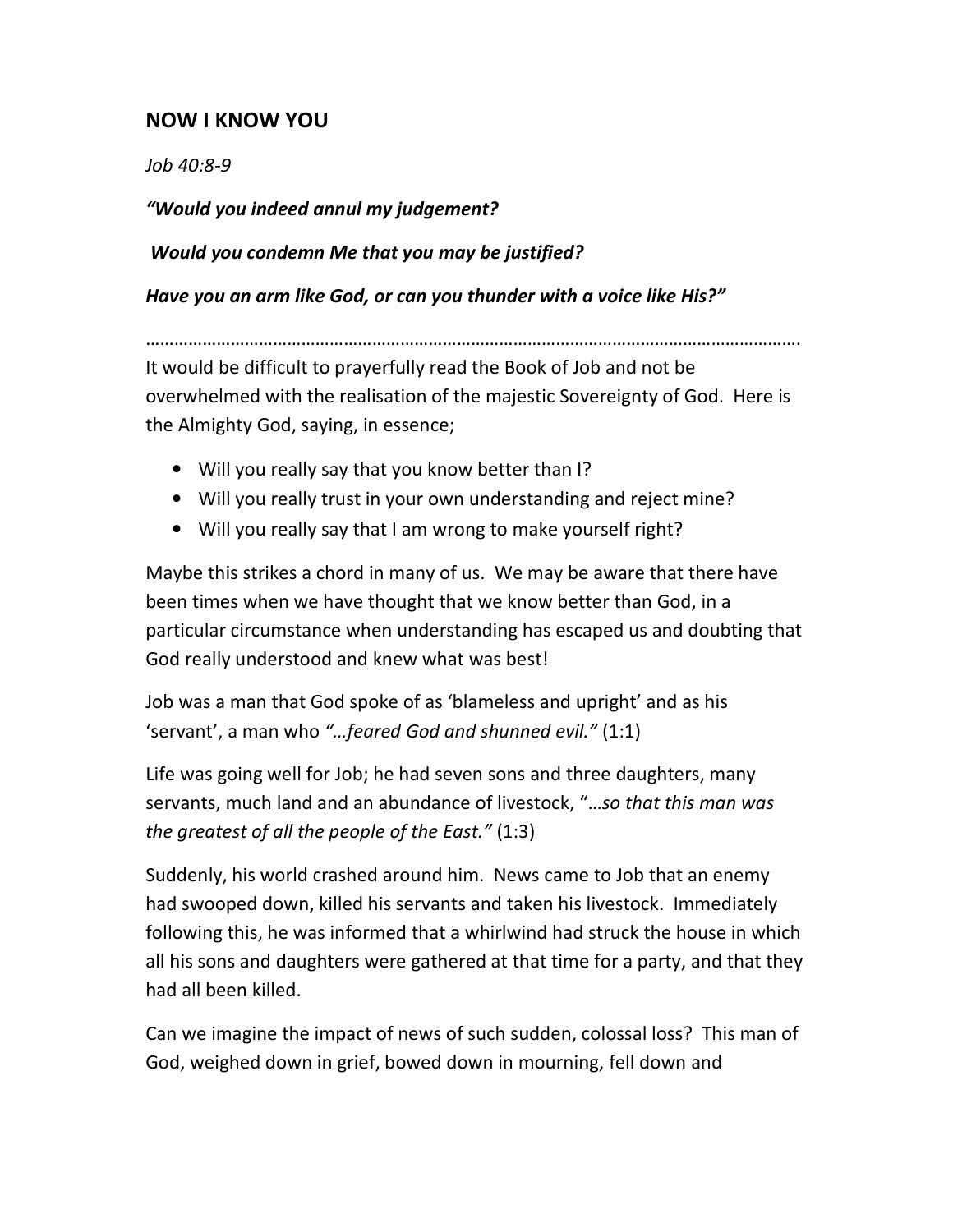proclaimed, "…The LORD gave, and the LORD has taken away; blessed be the name of the LORD." (1:21)

More was to come. His bereavements were followed by sickness of the body; Job was smitten with "…painful boils from the sole of his foot to the crown of his head." (2:7)

In the following chapters, Job stays true in his firm declarations of the sovereignty of God, of His 'might and power' and of His rule over all things and all mankind, and he emphatically opposes the perspective of God put forward by his friends, which was that all sufferings were related to sin on the part of the sufferer. They had a perspective that God refers to in Job 42:7, when he states to one of the friends, "…My wrath is aroused against you and your two friends; for you have not spoken of Me what is right as My servant Job has."

The fourth friend, Elihu, although strongly reprimanding Job for his selfrighteousness, did not go down the path the other friends had taken, of putting the blame on Job himself for his afflictions and Elihu was not included in God's strong rebuke.

Although having a solid trust in God, Job erred in his thinking in regard to his sufferings. His thoughts dwelt increasingly on justifying himself before God. He continued down the track of thinking that he did not deserve the sufferings and that there was no cause in him for them (9:17).

From Chapter 3 onwards the 'why's flow out, with Job continually declaring his innocence (9:20). Job's complaints flow on, and in Chapter 10, he voices many questions to God.

Then after all his 'why's' God speaks.

Oh, with what patience God communicates to Job. It is indeed a beautiful picture of the Father heart of God, so patiently but firmly putting the record straight!

"Where were you when I laid the foundations of the earth?" is God's challenge to Job (38:4), continuing on to direct to Job some forty-two or so scientific questions. Didn't He, God, make everything that was made; didn't He command their order, set bounds for the sea and put the stars in the sky?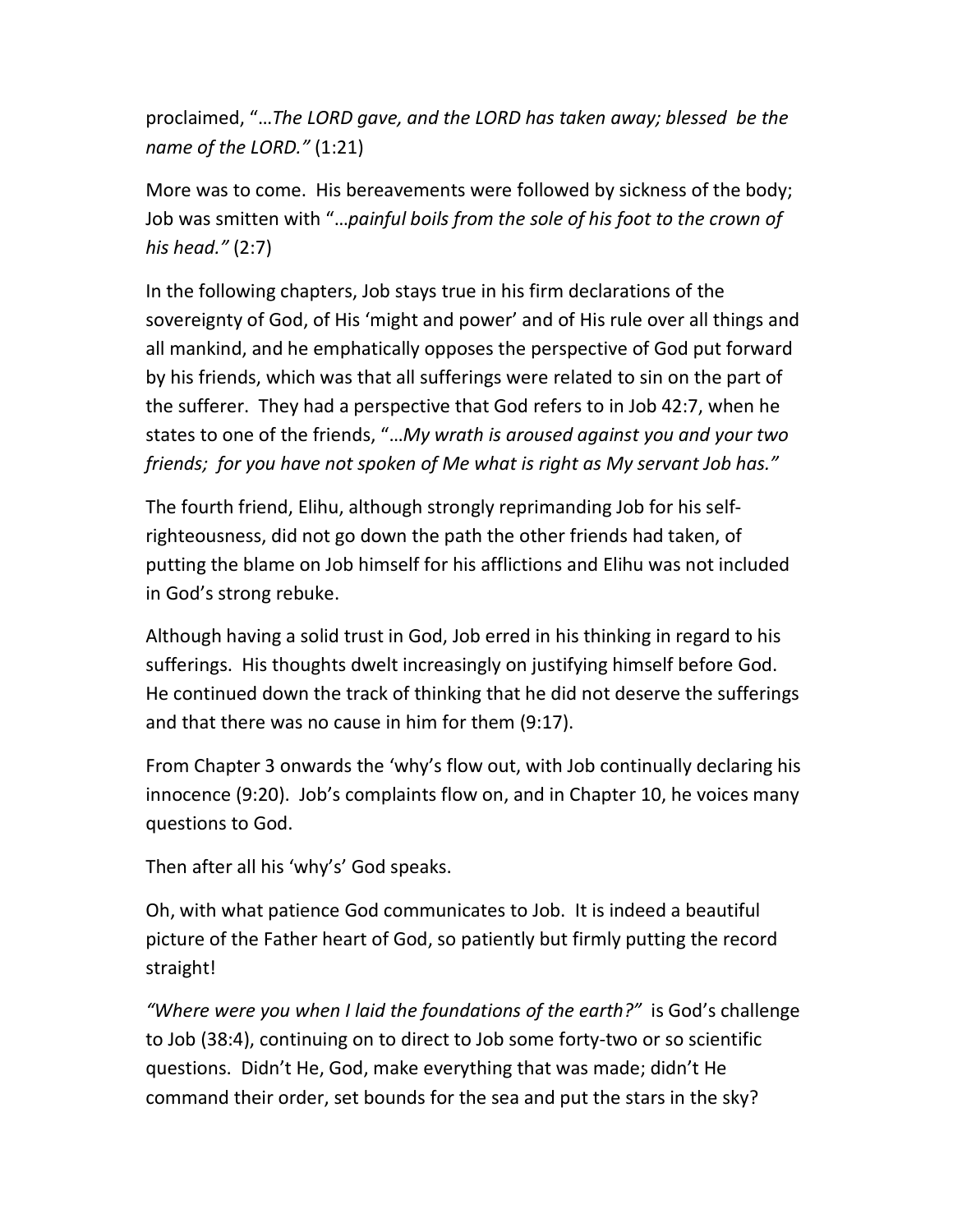In Job 42:1-4, we see Job humbling his heart as he saw, with new perspective, not only the awesome sovereign power and wisdom of God but the beauty of grace, mercy, forgiveness, and His pure, holy righteousness. He saw, with the 'eyes' of his heart, that, indeed, God is right in all He does. His heart was bowed down within him, bringing forth confession of his own foolishness in comparing his own finite wisdom with the infinite wisdom of the Almighty, eternal Creator, the One who spoke the word and creation came into being.

Job's sufferings were severe but served to enrich his understanding of:

- the heart of God;
- the pure, perfect wisdom of God;
- the pure perfect purpose of God in all things; and
- the absolute righteousness of God.

Job came into the understanding that the One who is perfect love has a perfect purpose woven into every circumstance, and that His perfect will may entail not only the 'sunshine' of blessings but also the 'sorrow' of sufferings, and that his God, who had so graciously drawn Job into closer intimacy with Himself, makes no mistakes!

Job saw the foolishness of all that is not faith. He no longer sought for or needed understanding in human terms of events and circumstances. God gave no explanations in regard to his sufferings, but what He gave was a clearer understanding of Himself. Job became steadfastly grounded in the sure knowledge of the total integrity of God, resulting in a 'rest' of trust and peace.

God had spoken; Job had listened and 'looked unto' Him and was changed forever. Job became a worshipper, in spirit and in truth; a 'beholding' can only ever bring worship.

In spite of Job's complaints and misunderstanding, God knew that Job's desire to know the truth and see his situation rightly was sincere. In chastising Job's friends, He comments twice, (42:7 and 42:8) that they had "not spoken of Me what is right, as My servant Job has".